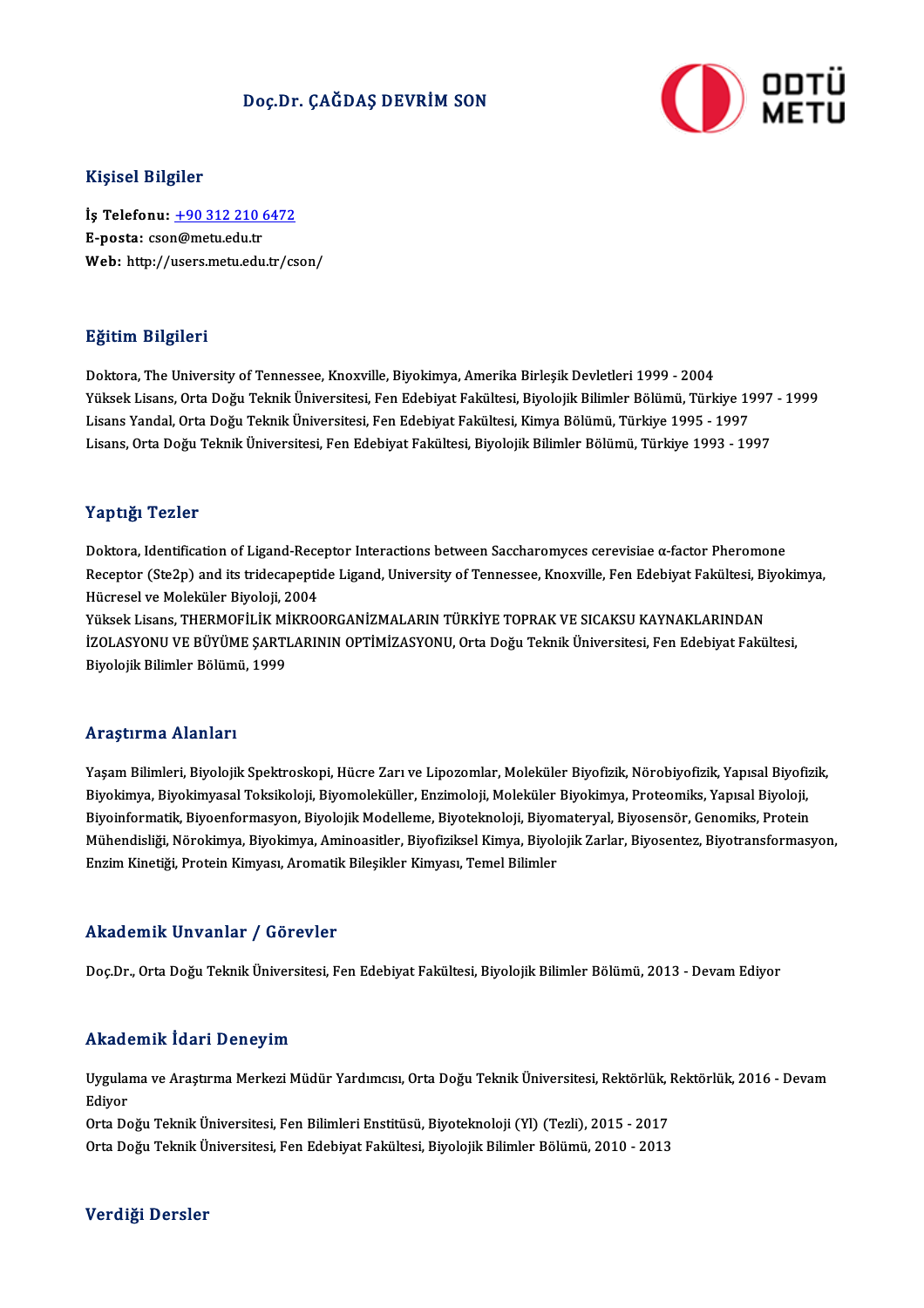Protein Yapı Tahmini ve Moleküler Modelleme, Lisans, 2021 - 2022<br>Pivoltimya Lisans, 2020, 2021 Protein Yapı Tahmini ve Molekü<br>Biyokimya, Lisans, 2020 - 2021 Biyokimya, Lisans, 2020 - 2021<br>Yönetilen Tezler

Yönetilen Tezler<br>Son Ç. D. , Cevheroğlu O., A Brighter Method to Illuminate the Dark Side of Adhesion G Protein-Coupled Receptors:<br>Petestian of the ADCPC1 Dimers by Bioluminessense Besenance Energy Transfor (BBET), Vülsek TONOENON TONON<br>Son Ç. D. , Cevheroğlu O., A Brighter Method to Illuminate the Dark Side of Adhesion G Protein-Coupled Re<br>Detection of the ADGRG1 Dimers by Bioluminescence Resonance Energy Transfer (BRET), Yüksek Lisans,<br>M Son Ç. D. , Cevheroğlu O., A<br>Detection of the ADGRG1 I<br>M.MURAT(Öğrenci), 2021<br>Son G. D. – Phespherulation Detection of the ADGRG1 Dimers by Bioluminescence Resonance Energy Transfer (BRET), Yüksek Lisans,<br>M.MURAT(Öğrenci), 2021<br>Son C. D. , Phosphorylation independent activation of Beta Arrestin 2 and Beta Adrenoceptor Type 2 b

molecules,YüksekLisans,A.AKYOL(Öğrenci),2021 Son Ç. D. , Phosphorylation independent activation of Beta Arrestin 2 and Beta Adrenoceptor Type 2 by means of small<br>molecules, Yüksek Lisans, A.ΑΚΥΟL(Öğrenci), 2021<br>Son Ç. D. , Baloğlu F. K. , INVESTIGATION OF PHYSICAL I

molecules, Yüksek Lisans, A.AKYOL(Öğrenci), 2021<br>Son Ç. D. , Baloğlu F. K. , INVESTIGATION OF PHYSICA<br>LIVE CELLS, Yüksek Lisans, S.TUĞÇE(Öğrenci), 2021<br>Son G. D. , İlgü M. Antamar selestion asalını sadayori Son Ç. D. , Baloğlu F. K. , INVESTIGATION OF PHYSICAL INTERACTION BETWEEN Gαi AND Gαs PROTEINS VIA FRET II<br>LIVE CELLS, Yüksek Lisans, S.TUĞÇE(Öğrenci), 2021<br>Son Ç. D. , İlgü M., Aptamer selection against cadaverine/lysine

LIVE CELLS, Yüksek Lisans, S.TUĞÇE(Öğrenci), 2021<br>Son Ç. D. , İlgü M., Aptamer selection against cadaver<br>Lisans, N.KARA(Öğrenci), 2021 Son Ç. D. , İlgü M., Aptamer selection against cadaverine/lysine antiporter (CADB) purified in mild detergent, Yüksek<br>Lisans, N.KARA(Öğrenci), 2021<br>Son Ç. D. , İlgü M., Systematic evolution of novel 2'F-PY RNA aptamers tar

Son Ç. D., İlgü M., Systematic evolution of novel 2'F-PY RNA aptamers targeting the membrane protein l-Son Ç. D. , İlgü M., Systematic evolution of novel 2'F-PY RNA aptamers targeting the membrane protein l-<br>arginine/agmatine antiporter purified in mild detergent, Yüksek Lisans, N.FATHI(Öğrenci), 2021<br>Bek A., Son Ç. D. , Be

arginine/agmatine antipo<br>Bek A., Son Ç. D. , Behavio<br>S.MINGU(Öğrenci), 2020<br>SON G. D. , Betateede GRIS Bek A., Son Ç. D. , Behavior of neuro-2a cells on femtosecond laser structured silicon substrates, Yüksek Lisans,<br>S.MINGU(Öğrenci), 2020<br>SON Ç. D. , Patatesde CRISPR/CAS9 gen düzenleme yöntemi uygulaması, Yüksek Lisans, D.

S.MINGU(Öğrenci), 2020<br>SON Ç. D. , Patatesde CRISPR/CAS9 gen düzenleme yöntemi uygulaması, Yüksek Lisans, D.Özköse(Öğrenci), 2020<br>Son Ç. D. , Özçubukçu S., INVESTIGATION OF Gαi1 PROTEIN HOMODIMERIZATION IN LIVE CELLS USING SON Ç. D. , Patatesde CRISPR/CAS9 gen düzenleme yöntemi uygulaması, Yüksek Lisans, D.Özköse(Öğrenci), 2020<br>Son Ç. D. , Özçubukçu S., INVESTIGATION OF Gαi1 PROTEIN HOMODIMERIZATION IN LIVE CELLS USING FÖRSTER<br>RESONANCE ENE Son Ç. D. , Özçubukçu S., INVESTIGATIO<br>RESONANCE ENERGY TRANSFER (FRE<br>Yüksek Lisans, Ö.ATAY(Öğrenci), 2019<br>Son G. D. Gon T. BREDICTION OF TRAN RESONANCE ENERGY TRANSFER (FRET) AND BIMOLECULAR FLUORESCENCE COMPLEMENTATION ASSAY (BiFC),<br>Yüksek Lisans, Ö.ATAY(Öğrenci), 2019<br>Son Ç. D. , Can T., PREDICTION OF TRANSMEMBRANE REGIONS OF G PROTEIN-COUPLED RECEPTORS USING

Yüksek Lisans, Ö.ATAY(Öğrenci), 2019<br>Son Ç. D. , Can T., PREDICTION OF TRANSMEMBRANE REGIONS OF G PROTEIN-COUPLED RECEPTORS USING MACHINE<br>LEARNING TECHNIQUES, Yüksek Lisans, M.ÇELEBİ(Öğrenci), 2019 Son Ç. D. , Can T., PREDICTION OF TRANSMEMBRANE REGIONS OF G PROTEIN-COUPLED RECEPTORS USING MACHINE<br>LEARNING TECHNIQUES, Yüksek Lisans, M.ÇELEBİ(Öğrenci), 2019<br>Son Ç. D. , Analysis of interactions between beta-2 adrenergi

LEARNING TECHNIQUES, Yüksek Lisans, M.ÇELEBİ(Öğrenci), 2019<br>Son Ç. D. , Analysis of interactions between beta-2 adrenergic receptor & l<br>transfer (fret) method in live cells, Yüksek Lisans, H.EVCİ(Öğrenci), 2019<br>Son G. D., Son Ç. D. , Analysis of interactions between beta-2 adrenergic receptor & beta arrestin-2 using förster resonance<br>transfer (fret) method in live cells, Yüksek Lisans, H.EVCİ(Öğrenci), 2019<br>Son Ç. D. , Gözen A. G. , Express

transfer (fret) method in live cells, Yüksek Lisans, H.EVCİ(Öğrenci),<br>Son Ç. D. , Gözen A. G. , Expression of the genes encoding important<br>Escherichia coli mutants, Yüksek Lisans, G.UYANIK(Öğrenci), 2019<br>SON G. D., YANIK T Son Ç. D. , Gözen A. G. , Expression of the genes encoding important transport system proteins in silver resistant<br>Escherichia coli mutants, Yüksek Lisans, G.UYANIK(Öğrenci), 2019<br>SON Ç. D. , YANIK T., ANALYSIS OF CANDIDAT

Escherichia coli mutants, Yüksek Lisans, G.UYANIK(Öğrenci), 2019<br>SON Ç. D. , YANIK T., ANALYSIS OF CANDIDATE COCAINE AND AMPHETAMINE REGULATED TRANSCRIF<br>GENES:CHANGES IN ERK PHOSPHORYLATION IN N2a CELLS, Yüksek Lisans, A.Ö SON Ç. D. , YANIK T., ANALYSIS OF CANDIDATE COCAINE AND AMPHETAMINE REGULATED TRANSCRIPT (CART)<br>GENES:CHANGES IN ERK PHOSPHORYLATION IN N2a CELLS, Yüksek Lisans, A.ÖZKILIÇ(Öğrenci), 2019<br>SON Ç. D. , Gai1 protein homodimeri

GENES:CHANGES IN ERK PHOSPHORYLATION IN N2a CELLS, Yüksek Lisans, A.ÖZKILIÇ(Öğrenci), 2019<br>SON Ç. D. , Gai1 protein homodimerizasyonun canlı hücrelerde förster rezonans enerji transferi (FRET) ve bimolekü<br>floresan tamamlam SON Ç. D. , Gai1 protein homodimerizasyonun canlı hücrelerde förster rezonans enerji transferi (FRET) ve bimoleküler<br>floresan tamamlama (BiFC) metotları kullanılarak incelenmesi., Yüksek Lisans, Ö.Atay(Öğrenci), 2019<br>Son Ç floresan tamamlama (BiFC) metotları kullanılarak incelenmesi., Yüksek Lisans, Ö.Atay(Öğrenci), 2019

Son Ç. D. , Gözen A. G. , Expression of genes encoding fundamental copper homeostasis proteins in<br>Escherichia coli mutants, Yüksek Lisans, T.UYANIK(Öğrenci), 2019<br>ÖZEN C., SON Ç. D. , Nucleic acid based in-vitro diagnostic

Son Ç.D., Visualization of interactions between fluorescently tagged G protein  $\alpha$ 11,  $\alpha$ 12/13 subtypes and adenosine 2A, dopamine 2 or homodimer adenosine 2A/2A receptors, Yüksek Lisans, I.BEGÜM(Öğrenci), 2018 ÖZEN C., SON Ç. D. , Nucleic acid based in-vitro diagnostic device, Doktora, O.BALCI(Öğrenci), 201<br>Son Ç. D. , Visualization of interactions between fluorescently tagged G protein α11, α12/13 subty<br>dopamine 2 or homodimer Son Ç. D. , Visualization of interactions between fluorescently tagged G protein α11, α12/13 subtypes and adenosine 2A,<br>dopamine 2 or homodimer adenosine 2A/2A receptors, Yüksek Lisans, I.BEGÜM(Öğrenci), 2018<br>SON Ç. D. , V

dopamine 2 or homodimer adenosine 2A/2A receptors, Yüksek Lisans, I.BEGÜM(Öğrenci), 2018<br>SON Ç. D. , Visualization of interactions between fluorescently tagged G protein ?11, ?12/13 subty<br>dopamine 2 or homodimer adenosine SON Ç. D. , Visualization of interactions between fluorescently tagged G protein ?11, ?12/13 subtype<br>dopamine 2 or homodimer adenosine 2A/2A receptors, Yüksek Lisans, I.BEGÜM(Öğrenci), 2018<br>SON Ç. D. , Nucleic acid gated n

dopamine 2 or homodimer adenosine 2A/2A receptors, Yüksek Lisans, I.BEGÜM(Öğrenci), 2018<br>SON Ç. D. , Nucleic acid gated nanopore delivery of antibiotics, Doktora, M.KAVRUK(Öğrenci), 2018<br>Son Ç. D. , Molecular investigation SON Ç. D. , Nucleic acid gated nanopore delivery of antibiotics, Doktora, M.KAVRUK(<br>Son Ç. D. , Molecular investigation of therapeutical effects of y tocotrienol conjugation<br>hepatocellular carcinoma cell line HEPG2, Yüksek Son Ç. D. , Molecular investigation of therapeutical effects of y tocotrienol conjugation therapy with doxorubicin on<br>hepatocellular carcinoma cell line HEPG2, Yüksek Lisans, İ.ÖZYURT(Öğrenci), 2017<br>SON Ç. D. , Molecular i

hepatocellular carcinoma cell line HEPG2, Yüksek Lisans, İ.ÖZYURT(Öğrenci), 2017<br>SON Ç. D. , Molecular investigation of therapeutical effects of ? tocotrienol conjugation<br>hepatocellular carcinoma cell line HEPG2, Yüksek Li SON Ç. D. , Molecular investigation of therapeutical effects of ? tocotrienol conjugation therapy with doxorubicin<br>hepatocellular carcinoma cell line HEPG2, Yüksek Lisans, İ.ÖZYURT(Öğrenci), 2017<br>SON Ç. D. , Karaciğer kans

hepatocellular carcinoma cell line HEPG2, Yüksek Lisans, İ.ÖZYURT(Öğrenci), 2017<br>SON Ç. D. , Karaciğer kanseri hücre hattında, Y-tokotrienol ajanının doxorubicin ile konjuge tedavisinin terapötik<br>etkilerinin moleküler ince

SON C. D., CEKMECELIOĞLU D., Pectinase production using apple pomace as carbon source by mixed culture fermentation,YüksekLisans,C.KUVVET(Öğrenci),2016 SON Ç. D. , ÇEKMECELİOĞLU D., Pectinase production using apple pomace as carbon source by mixed culture<br>fermentation, Yüksek Lisans, C.KUVVET(Öğrenci), 2016<br>SON Ç. D. , ÖZÇUBUKÇU S., Optimization of internal tagging of inh

fermentation, Yüksek Lisans, C.KUVVET(Öğrenci), 2016<br>SON Ç. D. , ÖZÇUBUKÇU S., Optimization of internal tagging of inhibitory G-proteins fo<br>with dopamine receptor D2 via fret method, Yüksek Lisans, G.ÖZCAN(Öğrenci), 2016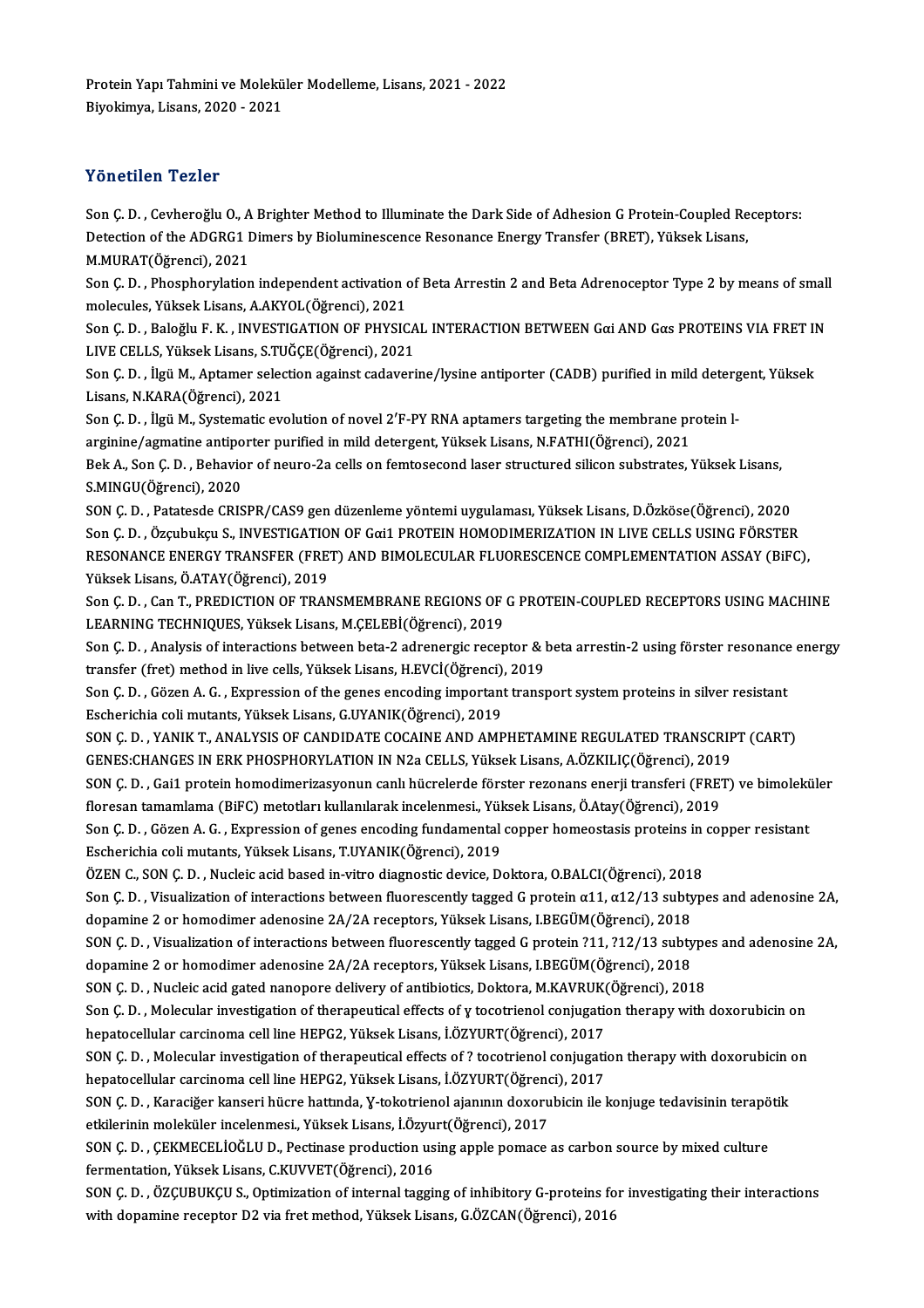SON Ç. D. , İZGÜ K. F. , Thermostabilization of Panomycocin, a novel exo-beta-1,3-glucanase isolated from Pichia anomala<br>NGVC 424 hy using excipients and computational methods. Vülxek Lisans, M.TU AHUN(Öğrensi), 2015 SON Ç. D. , İZGÜ K. F. , Thermostabilization of Panomycocin, a novel exo-beta-1,3-glucanase isolated from<br>NCYC 434, by using excipients and computational methods, Yüksek Lisans, M.TİLAHUN(Öğrenci), 2015<br>SON G. D. More than SON Ç. D. , İZGÜ K. F. , Thermostabilization of Panomycocin, a novel exo-beta-1,3-glucanase isolated from Pichia<br>NCYC 434, by using excipients and computational methods, Yüksek Lisans, M.TİLAHUN(Öğrenci), 2015<br>SON Ç. D. ,

NCYC 434, by using excipients and computational methods, Yüksek Lisans, M.TİLAHUN(Öğren<br>SON Ç. D. , More than just a dimer: detection of g protein-coupled receptor oligomers using fl<br>reassembly of Ste2p, a yeast pheromone SON Ç. D. , More than just a dimer: detection of g protein-coupled receptor oligomers using fluorescent protein<br>reassembly of Ste2p, a yeast pheromone receptor, Doktora, O.CEVHEROĞLU(Öğrenci), 2015<br>SON Ç. D. , Detection of

reassembly of Ste2p, a yeast pheromone receptor, Doktora, O.CEVHERO<br>SON Ç. D. , Detection of homo/hetero-dimerizations between adenosine<br>of FRET and BiFC assays, Yüksek Lisans, S.ÇELEBİÖVEN(Öğrenci), 2014<br>SON G. D. "Identi SON Ç. D. , Detection of homo/hetero-dimerizations between adenosine A2A, dopamine D2 and NMDA receptors by<br>of FRET and BiFC assays, Yüksek Lisans, S.ÇELEBİÖVEN(Öğrenci), 2014<br>SON Ç. D. , Identifying the putative G protein

of FRET and BiFC assays, Yüksek Lisans, S.ÇELEBİÖVEN(Öğrenci), 2014<br>SON Ç. D. , Identifying the putative G protein coupled receptor/s candidates of cocaine and amphetamine regulated<br>transcript (CART) peptide, Yüksek Lisans SON Ç. D. , Identifying the putative G protein coupled receptor/s candidates of cocaine and amphetamine regulated<br>transcript (CART) peptide, Yüksek Lisans, M.KASAP(Öğrenci), 2014<br>SON Ç. D. , NALBANT ESENTÜRK E., 5-L otokla

transcript (CART) peptide, Yüks<br>SON Ç. D. , NALBANT ESENTÜR<br>Lisans, Ş.Ünsal(Öğrenci), 2014<br>SON C. D., NALBANT ESENTÜR SON Ç. D. , NALBANT ESENTÜRK E., 5-L otoklavlanabilir kesikli işletim biyoreaktör dizaynı ve karakterizasyonu., Yükse<br>Lisans, Ş.Ünsal(Öğrenci), 2014<br>SON Ç. D. , NALBANT ESENTÜRK E., Design and characterization of 5-L autoc

Lisans, Ş.Ünsal(Öğrenci), 2014<br>SON Ç. D. , NALBANT ESENTÜRK<br>Lisans, Ş.ÜNSAL(Öğrenci), 2014<br>SON G. D. , In vive detection of ve SON Ç. D. , NALBANT ESENTÜRK E., Design and characterization of 5-L autoclavable batch-culture bioreactor, Yüksek<br>Lisans, Ş.ÜNSAL(Öğrenci), 2014<br>SON Ç. D. , In vivo detection of yeast alpha mating pheromone receptor Ste2p

Lisans, Ş.ÜNSAL(Öğrenci), 2014<br>SON Ç. D. , In vivo detection of y<br>G.BULUT(Öğrenci), 2014 SON Ç. D. , In vivo detection of yeast alpha mating pheromone receptor Ste2p homodimerization by FRET, Yüksek Lis<br>G.BULUT(Öğrenci), 2014<br>SON Ç. D. , In vivo detection of GPCR dimerizations in Saccharomyces cerevisiae using

SON Ç. D., In vivo detection of GPCR dimerizations in Saccharomyces cerevisiae using FRET and BiFC, Yüksek Lisans,<br>B.ÜSTÜNKAYA(Öğrenci), 2014 SON Ç. D. , In vivo detection of GPCR dimerizations in Saccharomyces cerevisiae using FRET and BiFC, Yüksek Lisans,<br>B.ÜSTÜNKAYA(Öğrenci), 2014<br>ÖZÇUBUKÇU S., SON Ç. D. , Benzaldehit liyaz katalizörlüğünde gerçekleşen çapraz

B.ÜSTÜNKAYA(Öğrenci), 2014<br>ÖZÇUBUKÇU S., SON Ç. D. , Benzaldehit liyaz katalizörlüğünde gerçekleşen<br>fosfonatların asimetrik sentezi., Yüksek Lisans, C.Kazancı(Öğrenci), 2014<br>SON G. D., Gemnarisan of fluoressent pretain lab ÖZÇUBUKÇU S., SON Ç. D. , Benzaldehit liyaz katalizörlüğünde gerçekleşen çapraz asiloin reaksiyonları ile beta hic<br>fosfonatların asimetrik sentezi., Yüksek Lisans, C.Kazancı(Öğrenci), 2014<br>SON Ç. D. , Comparison of fluores

fosfonatların asimetrik se<br>SON Ç. D. , Comparison ol<br>Ş.ŞEYDA(Öğrenci), 2013<br>ÖZEN C. SON C. D. , Label SON Ç. D. , Comparison of fluorescent protein labelled and wild type NMDA receptor distribution, Yüksek Lisans,<br>Ş.ŞEYDA(Öğrenci), 2013<br>ÖZEN C., SON Ç. D. , Labeling and optimization of organelle marker for co-localization

Ş.ŞEYDA(Öğrenci), 2013<br>ÖZEN C., SON Ç. D. , Labeling and optimization of organelle marker for co-localization with yeast GPCR dimers, Yüksek<br>Lisans, İ.SÜDER(Öğrenci), 2013 ÖZEN C., SON Ç. D. , Labeling and optimization of organelle marker for co-localization with yeast GPCR dime<br>Lisans, İ.SÜDER(Öğrenci), 2013<br>SON Ç. D. , ÖZEN C., Maya GPKR dimerlerinin ko-lokalizasyonu için organel işaretley

Lisans, İ.SÜDER(Öğrenci), 2013<br>SON Ç. D. , ÖZEN C., Maya GPKR dimerlerinin ko-lokaliza<br>optimizasyonu., Yüksek Lisans, İ.Süder(Öğrenci), 2013<br>SON G. D. - The functional assessment of fluoresently ta SON Ç. D. , ÖZEN C., Maya GPKR dimerlerinin ko-lokalizasyonu için organel işaretleyicilerin hazırlanması ve<br>optimizasyonu., Yüksek Lisans, İ.Süder(Öğrenci), 2013<br>SON Ç. D. , The functional assessment of fluorecently tagged

optimizasyonu., Yüksek Lisans, İ.Süder(Öğrenci), 2013<br>SON Ç. D. , The functional assessment of fluorecently tagged adenosine a2a and dopamine D2 receptors and qualitative<br>analysis of dimerization of adenosine A2A and dopam SON Ç<br>analys<br>2013<br>SON C analysis of dimerization of adenosine A2A and dopamine D2 receptor by using fret, Yüksek Lisans, S.AKKUZU<br>2013<br>SON Ç. D. , Floresan moleküller ile işaretlenmiş adenozin A2A ve dopamin D2 reseptörlerini işlevsel tespiti ve<br>

2013<br>SON Ç. D. , Floresan moleküller ile işaretlenmiş adenozin A2A ve dopamin D2 reseptörlerini işlevsel tespiti ve<br>reseptörlerin eşleşmesinin FRET analizi ile kantitatif değerlendirilmesi., Yüksek Lisans, S.Akkuzu(Öğrenci SON Ç. D. , Floresan moleküller ile işaretlenmiş adenozin A2A ve dopamin D2 reseptörlerini işlevsel tespiti ve<br>reseptörlerin eşleşmesinin FRET analizi ile kantitatif değerlendirilmesi., Yüksek Lisans, S.Akkuzu(Öğrenci), 20 reseptörlerin eşleşmesinin FRET analizi ile kantitatif değerlendirilmesi., Y<br>Son Ç. D. , Yanik T., Kumaş, Gözde Title Detecting g-protein coupled recep<br>fluorescent protein reassembly, Yüksek Lisans, G.Kumaş(Öğrenci), 2012<br> Son Ç. D. , Yanik T., Kumaş, Gözde Title Detecting g-protein coupled receptor interactions using enhanced green<br>fluorescent protein reassembly, Yüksek Lisans, G.Kumaş(Öğrenci), 2012<br>SON Ç. D. , Canlı hücrelerde dopamin D2

fluorescent protein reassembly, Yüksek Lisans, G.Kuma<br>SON Ç. D. , Canlı hücrelerde dopamin D2 ve adenozin A<br>optimizasyonu., Yüksek Lisans, G.Ünlü(Öğrenci), 2011<br>SON G. D. , Optimiration a fret method to detect dimerit SON Ç. D. , Canlı hücrelerde dopamin D2 ve adenozin A2A reseptörlerinin eşleşmelerinin FRET metodu ile tespitinin<br>optimizasyonu., Yüksek Lisans, G.Ünlü(Öğrenci), 2011<br>SON Ç. D. , Optimization o fret method to detect dimeri

optimizasyonu., Yüksek Lisans, G.Ünlü(Öğrenci), 2011<br>SON Ç. D. , Optimization o fret method to detect dimerization of dopamin D2 and adenosine A2A receptors in live cells,<br>Yüksek Lisans, G.ÜNLÜ(Öğrenci), 2011

# Tasarladığı Dersler

Son Ç.D., Molecular Modeling and Protein Structure Prediction, Lisans, 2010 - 2011

Son Ç.D., Principles of Fluorescence Spectroscopy and Microscopy, Bütünleşik Doktora, 2010 - 2011

# Araştırma Altyapısı Bilgileri

Son Ç.D., Structural Biology Laboratory, Haziran 2010

# SCI, SSCI ve AHCI İndekslerine Giren Dergilerde Yayınlanan Makaleler

I. SMN loss dysregulates microtubule-associated proteins in spinal muscular atrophy model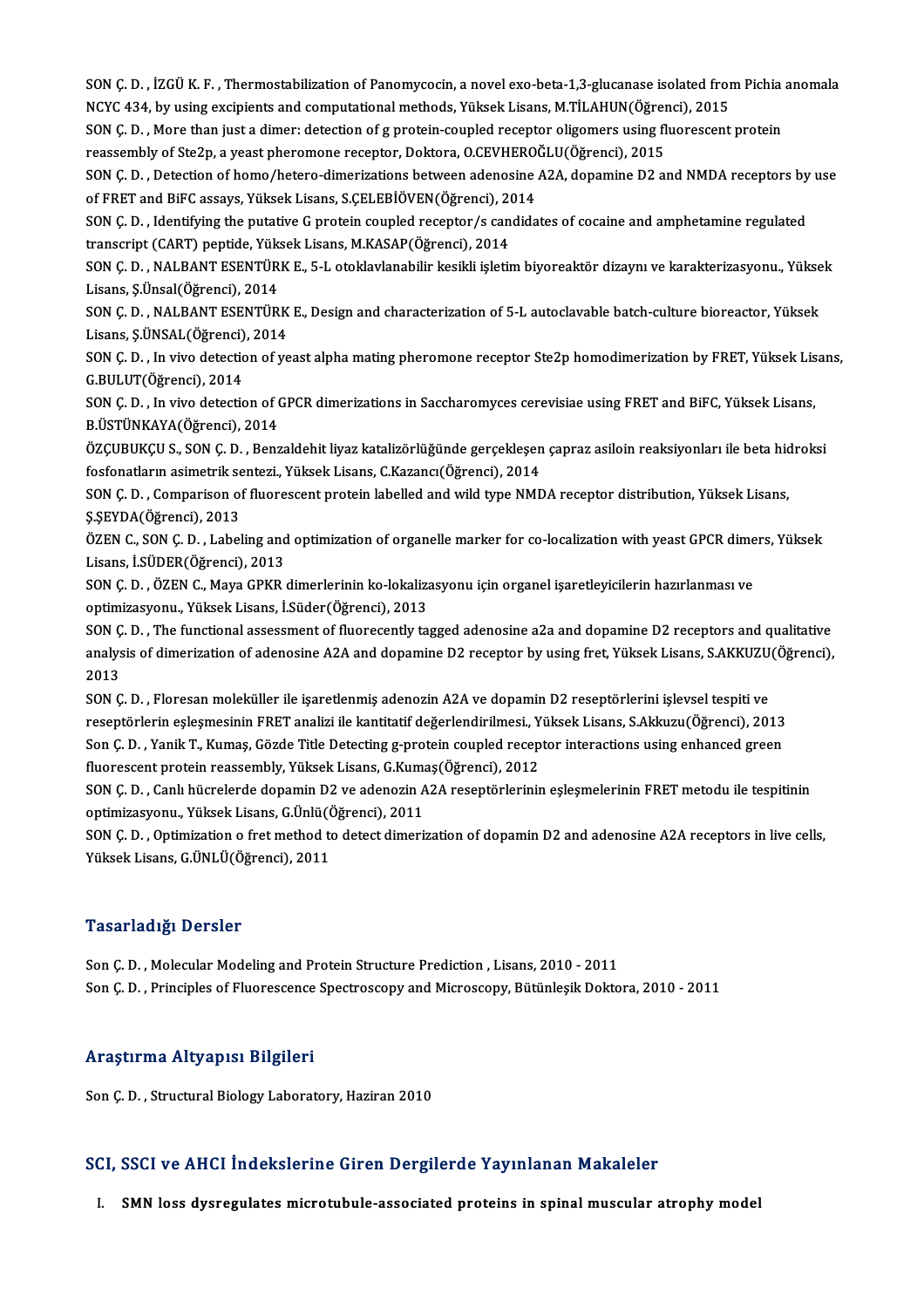Zobaroğlu Özer P., Koyunoğlu D., SON Ç. D., Erdem-Yurter H. E., BORA G. Zobaroğlu Özer P., Koyunoğlu D., SON Ç. D. , Erdem-Yurter H. E. , BORA G.<br>Molecular and Cellular Neuroscience, cilt.120, 2022 (SCI Expanded İndekslerine Giren Dergi)<br>Sta?n Under the Misrossono: the Investisation of Oliseme

- 
- Zobaroğlu Özer P., Koyunoğlu D., SON Ç. D. , Erdem-Yurter H. E. , BORA G.<br>Molecular and Cellular Neuroscience, cilt.120, 2022 (SCI Expanded İndekslerine Giren Dergi)<br>II. Ste2p Under the Microscope: the Investigation of Oli Molecular<br>Ste2p Une<br>Receptor<br>Cerbereĕl Ste2p Under the Microscope: the Investigation<br>Receptor<br>Cevheroğlu O., Murat M., Mingu-Akmete S., Son Ç. D.<br>JOUPNAL OE PHYSICAL CHEMISTRY R. 6:1+125, ca 3: Receptor<br>Cevheroğlu O., Murat M., Mingu-Akmete S., Son Ç. D.<br>JOURNAL OF PHYSICAL CHEMISTRY B, cilt.125, sa.33, ss.9526-9536, 2021 (SCI İndekslerine Giren Dergi)

Cevheroğlu O., Murat M., Mingu-Akmete S., Son Ç. D.<br>JOURNAL OF PHYSICAL CHEMISTRY B, cilt.125, sa.33, ss.9526-9536, 20<br>III. Allergen fragrance molecules: a potential relief for COVID-19<br>Aydin A.D., Altinel E. Erdozmus H. S **JOURNAL OF PHYSICAL CHEMISTRY B, cilt.12!<br>Allergen fragrance molecules: a potentia<br>Aydin A. D. , Altinel F., Erdogmus H., SON Ç. D.<br>PMC COMPLEMENTARY MEDICINE AND TURI** 

Aydin A. D. , Altinel F., Erdogmus H., SON Ç. D.<br>BMC COMPLEMENTARY MEDICINE AND THERAPIES, cilt.21, sa.1, 2021 (SCI İndekslerine Giren Dergi)

- Aydin A. D. , Altinel F., Erdogmus H., SON Ç. D.<br>BMC COMPLEMENTARY MEDICINE AND THERAPIES, cilt.21, sa.1, 2021 (SCI İndekslerine Giren Dergi)<br>IV. Oligomerization and cell surface expression of recombinant GABA(A) recep BMC CON<br>Oligome<br>subunit<br>Ofleg E. E Oligomerization and cell sul<br>subunit<br>Oflaz F. E. , SON Ç. D. , Arslan A.<br>JOUPNAL OF INTECRATIVE NEI subunit<br>Oflaz F. E. , SON Ç. D. , Arslan A.<br>JOURNAL OF INTEGRATIVE NEUROSCIENCE, cilt.18, sa.4, ss.341-350, 2019 (SCI İndekslerine Giren Dergi)
	-

Oflaz F. E., SON Ç. D., Arslan A.<br>JOURNAL OF INTEGRATIVE NEUROSCIENCE, cilt.18, sa.4, ss.341-350, 2019 (SCI İndekslerine Giren Dergi)<br>V. Three dimensional structure prediction of panomycocin, a novel Exo-β-1,3-glucanase i JOURNAL OF INTEGRATIVE NEUROSCIENCE, cilt.18, sa.4, ss.341-350, 2019 (SCI İndekslerine Giren Dergi)<br>Three dimensional structure prediction of panomycocin, a novel Exo-β-1,3-glucanase isolated from<br>Wickerhamomyces anomalus Three dimensional structure prediction of panomycocin, a<br>Wickerhamomyces anomalus NCYC 434 and the computation<br>enhance its thermal stability for therapeutic applications.<br>Muhammed M. Son C. D. Jazü E Wickerhamomyces anomalus NCYC 434 and the computational site-directed mutagenesis studies to enhance its thermal stability for therapeutic applications.<br>Muhammed M., Son C. D., Izgü F.

Computational biology and chemistry, cilt.80, ss.270-277, 2019 (SCI İndekslerine Giren Dergi)

- VI. GPCR-G alpha protein precoupling: Interaction between Ste2p, a yeast GPCR, and Gpalp, its G alpha Computational biology and chemistry, cilt.80, ss.270-277, 2019 (SCI İndekslerine Giren Dergi)<br>GPCR-G alpha protein precoupling: Interaction between Ste2p, a yeast GPCR, and Gpalp, its G alpha<br>protein, is formed before liga GPCR-G<br>protein,<br>domain protein, is formed before ligand<br>domain<br>Cevheroglu O., Becker J. M. , Son Ç. D.<br>PIOCHIMICA ET PIOPHYSICA ACTA P domain<br>Cevheroglu O., Becker J. M. , Son Ç. D.<br>BIOCHIMICA ET BIOPHYSICA ACTA-BIOMEMBRANES, cilt.1859, ss.2435-2446, 2017 (SCI İndekslerine Giren Dergi)<br>The veast Sta?n C protein sounled recenter dimerizes en the sell plasm
	-

- Cevheroglu O., Becker J. M. , Son Ç. D.<br>BIOCHIMICA ET BIOPHYSICA ACTA-BIOMEMBRANES, cilt.1859, ss.2435-2446, 2017 (SCI İndeksl<br>VII. The yeast Ste2p G protein-coupled receptor dimerizes on the cell plasma membrane<br>Cevherogl BIOCHIMICA ET BIOPHYSICA ACTA-BIOMEMBRANES, cilt.1<br>The yeast Ste2p G protein-coupled receptor dimeriz<br>Cevheroglu O., Kumas G., Hauser M., Becker J. M. , Son Ç. D.<br>PIOCHIMICA ET PIOPHYSICA ACTA PIOMEMPRANES, cilt.1 BIOCHIMICA ET BIOPHYSICA ACTA-BIOMEMBRANES, cilt.1859, ss.698-711, 2017 (SCI İndekslerine Giren Dergi) Cevheroglu O., Kumas G., Hauser M., Becker J. M., Son C. D.<br>BIOCHIMICA ET BIOPHYSICA ACTA-BIOMEMBRANES, cilt.1859, ss.698-711, 2017 (SCI İndekslerine Giren Dergi)<br>VIII. GPCRsort-Responding to the Next Generation Sequencing
- BIOCHIMICA ET BIOPHYSICA ACTA-BIOMEMBRANES, cilt.1859, ss.698-71<br>GPCRsort-Responding to the Next Generation Sequencing Data C<br>Coupled Receptor Classes Using Only Structural Region Lengths<br>Sahin M. E., Can.T. San.C.D. **GPCRsort-Responding to<br>Coupled Receptor Classe:**<br>Sahın M. E. , Can T., Son Ç. D.<br>OMICS A JOUPNAL OF INTEG Coupled Receptor Classes Using Only Structural Region Lengths<br>Sahın M. E. , Can T., Son Ç. D.<br>OMICS-A JOURNAL OF INTEGRATIVE BIOLOGY, cilt.18, ss.636-644, 2014 (SCI İndekslerine Giren Dergi)<br>Nisatine un reculates alpha 4 b

Sahın M. E., Can T., Son Ç. D.<br>
OMICS-A JOURNAL OF INTEGRATIVE BIOLOGY, cilt.18, ss.636-644, 2014 (SCI İndekslerine Giren Dergi)<br>
IX. Nicotine up-regulates alpha 4 beta 2 nicotinic receptors and ER exit sites via stoic OMICS-A JOURNAL OF INTE<br>Nicotine up-regulates aly<br>dependent chaperoning<br>Srinivesen B. Bontoio B. Me

Srinivasan R., Pantoja R., Moss F. J., Mackey E. D. W., Son C. D., Miwa J., Lester H. A. JOURNALOFGENERAL PHYSIOLOGY, cilt.137, ss.59-79,2011 (SCI İndekslerineGirenDergi) Srinivasan R., Pantoja R., Moss F. J. , Mackey E. D. W. , Son Ç. D. , Miwa J., Lester H. A.<br>JOURNAL OF GENERAL PHYSIOLOGY, cilt.137, ss.59-79, 2011 (SCI İndekslerine Giren Dergi)<br>X. Nicotine Normalizes Intracellular Subuni

- JOURNAL OF GENERAL PHYSIOLOGY, cilt.137, ss.59-79, 2011 (SCI İndeksl<br>Nicotine Normalizes Intracellular Subunit Stoichiometry of Nicot<br>Linked to Autosomal Dominant Nocturnal Frontal Lobe Epilepsy<br>Sen C.D., Mess E.J., Ceben Nicotine Normalizes Intracellular Subuni<br>Linked to Autosomal Dominant Nocturna<br>Son Ç. D. , Moss F. J. , Cohen B. N. , Lester H. A.<br>MOLECULAR RHARMACOLOCY silt 75 sc.1127 Linked to Autosomal Dominant Nocturnal Frontal Lobe Epilepsy<br>Son Ç. D. , Moss F. J. , Cohen B. N. , Lester H. A.<br>MOLECULAR PHARMACOLOGY, cilt.75, ss.1137-1148, 2009 (SCI İndekslerine Giren Dergi)<br>Cross Linking of a DOBA Co
- Son Ç. D. , Moss F. J. , Cohen B. N. , Lester H. A.<br>MOLECULAR PHARMACOLOGY, cilt.75, ss.1137-1148, 2009 (SCI İndekslerine Giren Dergi)<br>XI. Cross-Linking of a DOPA-Containing Peptide Ligand into its G Protein-Coupled Recept MOLECULAR PHARMACOLOGY, cilt.75, ss.1137-1148, 2<br>Cross-Linking of a DOPA-Containing Peptide Liga<br>Umanah G. E., Son Ç. D., Ding F., Naider F., Becker J. M. Cross-Linking of a DOPA-Containing Peptide Ligand in<br>Umanah G. E., Son Ç. D., Ding F., Naider F., Becker J. M.<br>FASEB JOURNAL, cilt.23, 2009 (SCI İndekslerine Giren Dergi)<br>Cross-Linking of a DOBA Containing Pentide Ligand i Umanah G. E. , Son Ç. D. , Ding F., Naider F., Becker J. M.<br>FASEB JOURNAL, cilt.23, 2009 (SCI İndekslerine Giren Dergi)<br>XII. Cross-Linking of a DOPA-Containing Peptide Ligand into Its G Protein-Coupled Receptor<br>Umanah G. K
- FASEB JOURNAL, cilt.23, 2009 (SCI İndekslerine Giren Dei<br>Cross-Linking of a DOPA-Containing Peptide Ligane<br>Umanah G. K. E., Son Ç. D., Ding F., Naider F., Becker J. M.<br>PLOCHEMISTRY, cilt.48, sa 9, sa 2022, 2044, 2009 (SCI Cross-Linking of a DOPA-Containing Peptide Ligand into Its G Protein-<br>Umanah G. K. E. , Son Ç. D. , Ding F., Naider F., Becker J. M.<br>BIOCHEMISTRY, cilt.48, sa.9, ss.2033-2044, 2009 (SCI İndekslerine Giren Dergi)<br>Nisatina i BIOCHEMISTRY, cilt48, sa.9, ss.2033-2044, 2009 (SCI Indekslerine Giren Dergi)

# Umanah G. K. E. , Son Ç. D. , Ding F., Naider F., Becker J. M.<br>BIOCHEMISTRY, cilt48, sa.9, ss.2033-2044, 2009 (SCI İndekslerine Giren Dergi)<br>XIII. Nicotine is a Selective Pharmacological Chaperone of Acetylcholine Receptor Nicotine is a Selective Pharmacological Chaperone of Acetylcholine Receptor Number and<br>Stoichiometry. Implications for Drug Discovery<br>Lester H. A. , Xiao C., Srinivasan R., Son Ç. D. , Miwa J., Pantoja R., Banghart M. R. , Stoichion<br>Lester H. A<br>Wang J. C.<br>AARS JOUT Lester H. A. , Xiao C., Srinivasan R., Son Ç. D. , Miwa J., Pantoja R., Banghart M. |<br>Wang J. C.<br>AAPS JOURNAL, cilt.11, sa.1, ss.167-177, 2009 (SCI İndekslerine Giren Dergi)<br>Unnatural amine asid replesement in a vesat C. p Wang J. C.<br>AAPS JOURNAL, cilt.11, sa.1, ss.167-177, 2009 (SCI Indekslerine Giren Dergi)<br>XIV. Unnatural amino acid replacement in a yeast G protein-coupled receptor in its native environment.

Huang L., Umanah G., Hauser M., Son Ç. D., Arshava B., Naider F., Becker J.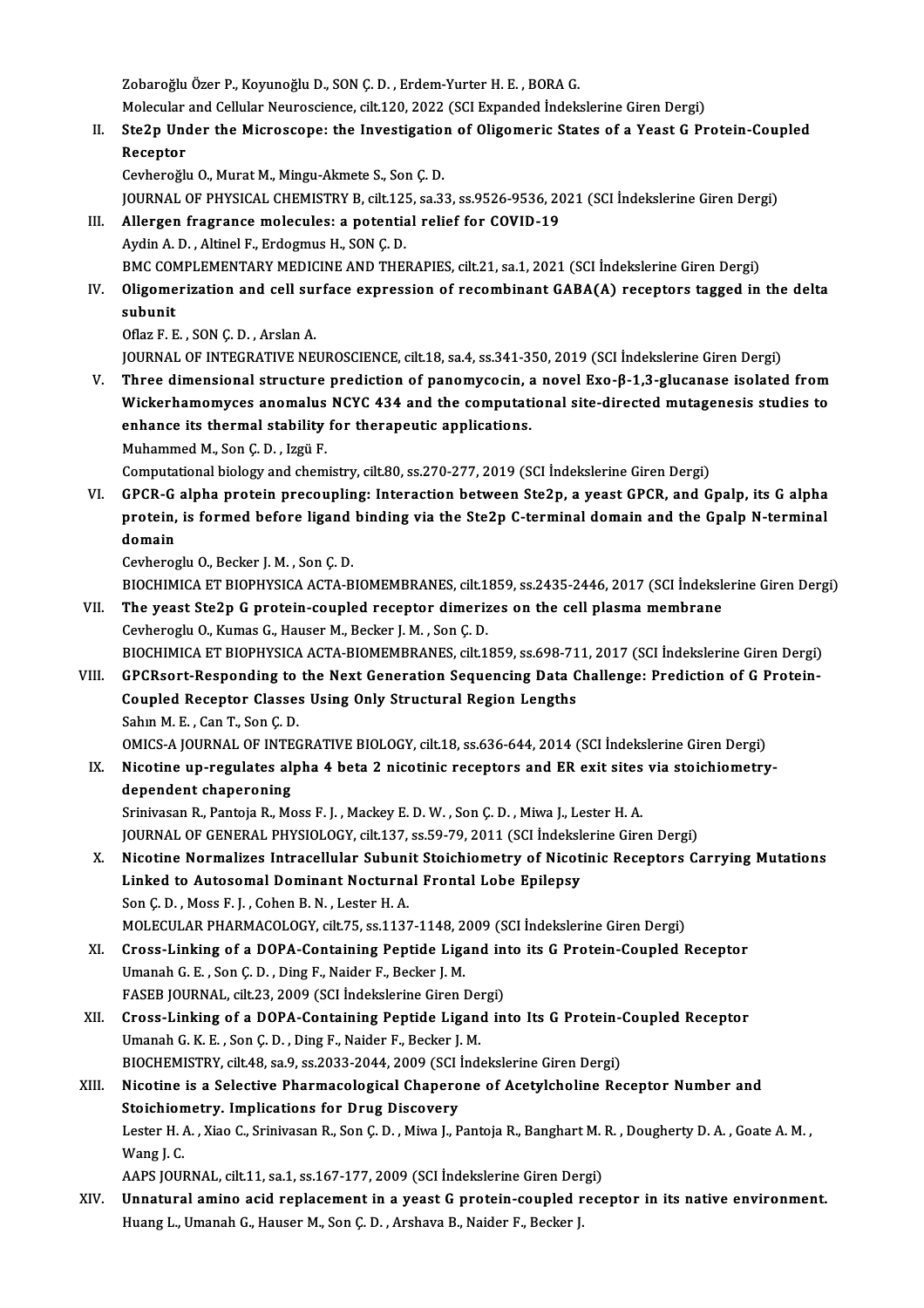Biochemistry, cilt.47, ss.5638-48, 2008 (SCI İndekslerine Giren Dergi)<br>Affinity nuvification and characterization of a Canatein counl

XV. Affinity purification and characterization of a G-protein coupled receptor, Saccharomyces cerevisiae Bioche<br>Affinit<br>Ste2p

Lee B., Jung K., Son C. D., Kini H., VerBerknioes N. C., Arshava B., Naider F., Becker J. M. PROTEIN EXPRESSION AND PURIFICATION, cilt.56, sa.1, ss.62-71, 2007 (SCI İndekslerine Giren Dergi)

XVI. Analysis of ligand-receptor cross-linked fragments bymass spectrometry Son Ç.D., Sargsyan H., Hurst G., Naider F., Becker J. JOURNALOF PEPTIDERESEARCH, cilt.65, sa.3, ss.418-426,2005 (SCI İndekslerineGirenDergi) Son Ç. D. , Sargsyan H., Hurst G., Naider F., Becker J.<br>JOURNAL OF PEPTIDE RESEARCH, cilt 65, sa.3, ss.418-426, 2005 (SCI İndekslerine Giren Dergi)<br>XVII. Identification of ligand binding regions of the Saccharomyces cerevi JOURNAL OF PEPTIDE RESEARCH, cilt.65, sa.<br>Identification of ligand binding regions<br>receptor by photoaffinity cross-linking<br>Sen G.D., Sergyvan H. Naider E. Beeker L

**Identification of ligand binding region<br>receptor by photoaffinity cross-linkir<br>Son Ç. D. , Sargsyan H., Naider F., Becker J.<br>PLOCHEMISTRY cilt 43, 89.41, 89.13103.13** receptor by photoaffinity cross-linking<br>Son Ç. D. , Sargsyan H., Naider F., Becker J.<br>BIOCHEMISTRY, cilt.43, sa.41, ss.13193-13203, 2004 (SCI İndekslerine Giren Dergi)

- XVIII. BIOPHYSICAL AND MUTAGENIC ANALYSIS OF A G PROTEIN-COUPLED RECEPTOR: PHOTOCROSSLINKING OF THE TRIDECAPEPTIDE ALPHA-FACTOR INTO STE2P OF SACCHAROMYCES BIOPHYSICAL AND MUTAGENIC ANALYSIS OF A G PROTEIN-COUPLED RECEPTOR:<br>PHOTOCROSSLINKING OF THE TRIDECAPEPTIDE ALPHA-FACTOR INTO STE2P OF SACCHAROMYCES<br>CEREVISIAE REVEALS CONTACT POINTS BETWEEN THE PEPTIDE AND ITS RECEPTOR BI PHOTOCROSSLINKING OF THE TRIDECA.<br>CEREVISIAE REVEALS CONTACT POINTS<br>Naider F., Son Ç. D. , Sargsyan H., Becker J. M.<br>JOUPNAL OF PEPTIDE SCIENCE sit 10, se 105 CEREVISIAE REVEALS CONTACT POINTS BETWEEN THE PEPTIDE AND ITS<br>Naider F., Son Ç. D. , Sargsyan H., Becker J. M.<br>JOURNAL OF PEPTIDE SCIENCE, cilt.10, ss.105, 2004 (SCI İndekslerine Giren Dergi)<br>Seguences in the intressllular Naider F., Son Ç. D. , Sargsyan H., Becker J. M.<br>JOURNAL OF PEPTIDE SCIENCE, cilt.10, ss.105, 2004 (SCI İndekslerine Giren Dergi)<br>XIX. Sequences in the intracellular loops of the yeast pheromone receptor Ste2p required
	- JOURNAL OF<br>Sequences<br>activation.<br>Colié A. Mor

Sequences in the intracellular loops of the yeast phe<br>activation.<br>Celić A., Martin N., Son Ç. D., Becker J., Naider F., Dumont M.<br>Bioshamistry, silt 42, ss 2004, 17, 2002. (SCI İndelylerine Gir activation.<br>Celić A., Martin N., Son Ç. D. , Becker J., Naider F., Dumont M.<br>Biochemistry, cilt.42, ss.3004-17, 2003 (SCI İndekslerine Giren Dergi)

XX. Tyr266 in the sixth transmembrane domain of the yeast alpha-factor receptor plays key roles in receptor activation and ligand specificity. Lee B., Lee Y., Hauser M., Son Ç. D., Khare S., Naider F., Becker J.

Biochemistry, cilt.41, ss.13681-9, 2002 (SCI İndekslerine Giren Dergi)

XXI. Identification of a contact region between the tridecapeptide alpha-factor mating pheromone of Biochemistry, cilt.41, ss.13681-9, 2002 (SCI İndekslerine Giren Dergi)<br>Identification of a contact region between the tridecapeptide alpha-factor mating phero<br>Saccharomyces cerevisiae and its G protein-coupled receptor by Identification of a contact region between the trid<br>Saccharomyces cerevisiae and its G protein-couple<br>Henry L., Khare S., Son Ç. D. , Babu V., Naider F., Becker J.<br>Piechamistry silt 41, se 6128, 29, 2002 (SCI İndekslerine Saccharomyces cerevisiae and its G protein-coupled receptor<br>Henry L., Khare S., Son Ç. D. , Babu V., Naider F., Becker J.<br>Biochemistry, cilt.41, ss.6128-39, 2002 (SCI İndekslerine Giren Dergi) Biochemistry, cilt.41, ss.6128-39, 2002 (SCI İndekslerine Giren Dergi)<br>Kitap & Kitap Bölümleri

I. Büyük ölçekli genomik değişikliklerin tarihsel olarak yeniden yapılandırılması: Biyolojik sorular ve p & kkup Bolumich<br>Büyük ölçekli genomik<br>hesaplamalı zorluklar<br>Sen G D hesaplamalı zorluklar<br>Son Ç. D.

Biyologlar için Biyoenformatik, Zeki Kaya, Editör, Nobel Yayın Dağıtım, Ankara, ss.201-223, 2014

# Hakemli Kongre / Sempozyum Bildiri Kitaplarında Yer Alan Yayınlar

- akemli Kongre / Sempozyum Bildiri Kitaplarında Yer Alan Yayınlar<br>I. The behaviour of neuro-2A cells on silicon substrates with various topographies generated by<br>fontososond laser misromashining The behaviour of neuro-2A cells on<br>femtosecond laser micromachining<br>Mingu S. BAVI OV L. SON C. D. BEV A The behaviour of neuro-2A cells c<br>femtosecond laser micromachinin<br>Mingu S., PAVLOV I., SON Ç. D. , BEK A.<br><sup>7th International Conference on Bioim</sub></sup> femtosecond laser micromachining<br>Mingu S., PAVLOV I., SON Ç. D. , BEK A.<br>7th International Conference on Bioimaging, BIOIMAGING 2020 - Part of 13th International Joint Conference on Mingu S., PAVLOV I., SON Ç. D. , BEK A.<br>7th International Conference on Bioimaging, BIOIMAGING 2020 - Part of 13th International Joint Conference on<br>Biomedical Engineering Systems and Technologies, BIOSTEC 2020, Valletta, 7th International Conference on Bioimaging, BIOIMAGING 2020 - Part of 13th International Engineering Systems and Technologies, BIOSTEC 2020, Valletta, Malta, 24<br>II. In vitro SMA Modelinde Mikrotübül Pozitif Uç Proteinlerin
- Biomedical Engineering Systems and Technol<br>In vitro SMA Modelinde Mikrotübül Poz:<br>koyunoğlu d., BORA G., SON Ç. D. , YURTER H.<br>2. Nänomüskülen bostalıklar konsresi, İsmir 5 II. In vitro SMA Modelinde Mikrotübül Pozitif Uç Proteinlerinin Araştırılması<br>koyunoğlu d., BORA G., SON Ç. D. , YURTER H.<br>3. Nöromüsküler hastalıklar kongresi, İzmir, Türkiye, 1 - 03 Kasım 2019 koyunoğlu d., BORA G., SON Ç. D. , YURTER H.<br>3. Nöromüsküler hastalıklar kongresi, İzmir, Türkiye, 1 - 03 Kasım 2019<br>III. End binding 3 protein alterations in an in vitro spinal muscular atrophy model<br>kovunoğlu d. BORA C.
- 3. Nöromüsküler hastalıklar kongresi, İzmir,<br><mark>End binding 3 protein alterations in an</mark><br>koyunoğlu d., BORA G., SON Ç. D. , YURTER H.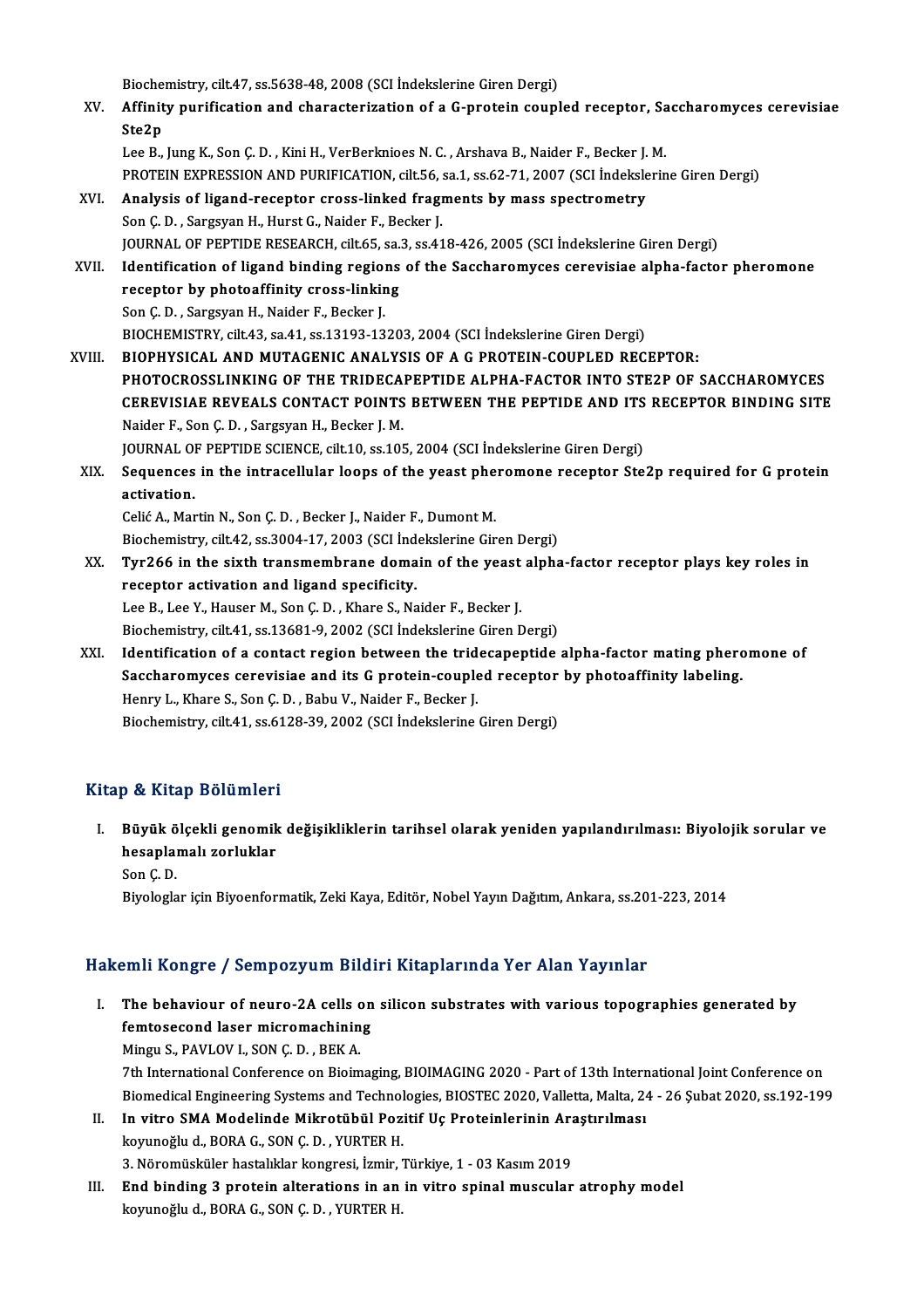7th International Congress of the Molecular Biology Association of Turkey, İstanbul, Türkiye, 27 - 29 Eylül 2019,<br>S<sup>ilt 43</sup> SS 43 7th Internation<br>cilt.43, ss.43<br>Evaluation Th International Congress of the Molecular Biology Association of Turkey, İstanbul, Türkiye, 2<br>cilt.43, ss.43<br>IV. Evaluation of Cell Response to Femtosecond-Laser Induced Substrate Topography<br>Mingu S. IDIVITE, BAVLOV L.SON

cilt.43, ss.43<br><mark>Evaluation of Cell Response to Femtosecon</mark><br>Mingu S., İDİKUT F., PAVLOV I., SON Ç. D. , BEK A.<br>21. Ulugal Optik, Flaktre Optik ve Fetenik Cakstav Evaluation of Cell Response to Femtosecond-Laser Induced Substrate To<sub>l</sub><br>Mingu S., İDİKUT F., PAVLOV I., SON Ç. D. , BEK A.<br>21. Ulusal Optik, Elektro-Optik ve Fotonik Çalıştayı, İstanbul, Türkiye, 06 Eylül 2019<br>Protoin Pro

- Mingu S., İDİKUT F., PAVLOV I., SON Ç. D. , BEK A.<br>21. Ulusal Optik, Elektro-Optik ve Fotonik Çalıştayı, İstanbul, Türkiye, 06 Ey<br>V. Protein-Protein Interactions in Live Cells: Reinventing the Wheel<br>Son C. D. 21. Ulusal Optik, Elektro-Optik ve Fotonik Çalıştayı, İstanbul, Türkiye, 06 Eylül 2019<br>Protein-Protein Interactions in Live Cells: Reinventing the Wheel<br>Son Ç. D.<br>6th International Drug Design Congress, İstanbul, Türkiye, Protein-Protein Interactions in Live Cells: Reinventing the Wheel<br>Son Ç. D.<br>6th International Drug Design Congress, İstanbul, Türkiye, 13 - 15 Aralık 2018<br>Investigation of Dimerigation of C. alpha Protein by Fögter Pesenan
- Son Ç. D.<br>6th International Drug Design Congress, İstanbul, Türkiye, 13 15 Aralık 2018<br>VI. Investigation of Dimerization of G-alpha Protein by Föster Resonance Energy Transfer Method<br>Son G. D. Atav Ö 6th International<br>Investigation of<br>Son Ç. D. , Atay Ö.<br>Eth International Investigation of Dimerization of G-alpha Protein by Föster Resonance Energy Transfer Method<br>Son Ç. D. , Atay Ö.<br>6th International Congress of the Molecular Biology Association of turkey, İzmir, Türkiye, 5 - 08 Eylül 2018<br>A

6th International Congress of the Molecular Biology Association of turkey, İzmir, Türkiye, 5 - 08 Eylül 2018

- Son Ç. D. , Atay Ö.<br>6th International Congress of the Molecular Biology Association of turkey, İzmir, Türkiye, 5 08 Eylül 2018<br>7. VII. Applications of Föster Resonance Energy Transfer and Split EGFP Techniques at Protein Interaction Studies<br>SON Ç. D.<br>15th International Congress of Histology and Cytochemistry, 18 - 21 Mayıs 2017<br>A2A D2 Besentars and C Bratein Internationaldertification Heing Confo
	- SONÇ.D.

SON Ç. D.<br>15th International Congress of Histology and Cytochemistry, 18 - 21 Mayıs 2017<br>VIII. A2A D2 Receptors and G Protein InteractionsIdentification Using Confocal Microscopy in Live Cells<br>SON C. D. Sobin Kestromin 15th International Congress of I<br>A2A D2 Receptors and G Pro<br>SON Ç. D. , Sahin Kostromin I. B.<br>ELM International Light Micros A2A D2 Receptors and G Protein InteractionsIdentification Using Conference, 19 - 22 Mayıs 2015<br>ELMI International Light Microscopy initiative Conference, 19 - 22 Mayıs 2015<br>CHNO EXERTS ANTITUMOR ACTIVITY ACAINST COLORECTAL

SON Ç. D. , Sahin Kostromin I. B.<br>ELMI International Light Microscopy initiative Conference, 19 - 22 Mayıs 2015<br>IX. CHNQ EXERTS AND OVIDATIVE STRESS ELMI International Light Microscopy initiative Conference, 19 - 22 Mayıs 2015<br>CHNQ EXERTS ANTITUMOR ACTIVITY AGAINST COLORECTAL CANCER<br>APOPTOSIS AND OXIDATIVE STRESS<br>Enayat S., Ceyhan M., SON Ç. D., Stefek M., BANERJEE S. CHNQ EXERTS ANTITUMOR ACTIVITY AGAINST C<br>APOPTOSIS AND OXIDATIVE STRESS<br>Enayat S., Ceyhan M., SON Ç. D. , Stefek M., BANERJEE S.<br>11th International Sumnesium on Pharmaceutical Scien

11th International Symposium on Pharmaceutical Sciences (ISOPS-11), 9 - 12 Haziran 2015

Enayat S., Ceyhan M., SON Ç. D. , Stefek M., BANERJEE S.<br>11th International Symposium on Pharmaceutical Sciences (ISOPS-11), 9 - 12 Haziran 2015<br>X. Photons from cyan and yellow fluorescence proteins shed light on alpha 4 b 11th International Symposium of<br>Photons from cyan and yello<br>assembly and stoichiometry<br>San C.D., Nashmi B. Wade L.D. Photons from cyan and yellow fluorescence pro<br>assembly and stoichiometry<br>Son Ç. D. , Nashmi R., Wade L., Drenan R., Lester H. A.<br>Symposium on Nisotinia Acatylcheline Becenters os T

assembly and stoichiometry<br>Son Ç. D. , Nashmi R., Wade L., Drenan R., Lester H. A.<br>Symposium on Nicotinic Acetylcholine Receptors as Therapeutic Targets, California, Amerika Birleşik Devletleri, 31<br>Flrim, 02 Kasım 2007, ci Son Ç. D. , Nashmi R., Wade L.<br>Symposium on Nicotinic Acety<br>Ekim - 02 Kasım 2007, cilt.74<br>Pieshemisel and mutageni

XI. Biochemical andmutagenic analysis of a G protein-coupled receptor: Photocrosslinking of the Ekim - 02 Kasım 2007, cilt.74<br>Biochemical and mutagenic analysis of a G protein-coupled receptor: Photocrosslinking of the<br>tridecapeptide alpha-Factor into Ste2p of Saccharomyces cerevisiae reveals contact points between<br>t Biochemical and mutagenic analysis of a<br>tridecapeptide alpha-Factor into Ste2p of<br>the peptide and its receptor binding site<br>Naidar E. Son G.D., Sargayan H. Becken L.M. tridecapeptide alpha-Factor into Ste2p<br>the peptide and its receptor binding site<br>Naider F., Son Ç. D. , Sargsyan H., Becker J. M.<br>2nd International Bantide Sumnesium (20th E

the peptide and its receptor binding site<br>Naider F., Son Ç. D. , Sargsyan H., Becker J. M.<br>3rd International Peptide Symposium/28th European Peptide Symposium, Prague, Çek Cumhuriyeti, 5 - 10 Eylül<br>2004. SS 92.95 Naider F., Son G.<br>3rd Internation<br>2004, ss.93-95<br>Synthosis and 3rd International Peptide Symposium/28th European Peptide Symposium, Prague, Çek Cumhuriyeti, 5 - 10 Eylül<br>2004, ss.93-95<br>XII. Synthesis and cross-linking of photoactivateable biotinylated ligands of G protein-coupled rece

2004, ss.93-95<br>Synthesis and cross-linking of photoacti<br>Sargsyan H., Son Ç. D. , Becker J. M. , Naider F.<br>18th Amerisan Bantide Symnesium Massachu Synthesis and cross-linking of photoactivateable biotinylated ligands of G protein-coupled receptors<br>Sargsyan H., Son Ç. D. , Becker J. M. , Naider F.<br>18th American Peptide Symposium, Massachusetts, Amerika Birleşik Devlet

Sargsyan H., Son Ç. D. , Becker J. M. , Naider F.<br>18th American Peptide Symposium, Massachusetts, Amerika Birleşik Devletleri, 19 - 23 Temmuz 2003, ss.6:<br>XIII. Synthesis and cross-linking of photoactivate-able, biotiny 18th American Peptide Symposium, Massachusetts, Amerika Birleşik Devletleri, 19 - 23 Temmuz 2003, ss.635-636<br>Synthesis and cross-linking of photoactivate-able, biotinylated ligands of a G protein-coupled<br>receptor<br>Sargsyan Synthesis and cross-linking of photoa<br>receptor<br>Sargsyan H., Son Ç. D. , Becker J., Naider F.<br>19th American Bontide Symnosium POSTG

18th American Peptide Symposium, BOSTON, MASSACHUSETTS, 19 - 23 Temmuz 2003, cilt.71, ss.385

# Desteklenen Projeler

Desteklenen Projeler<br>SON Ç. D. , TÜBİTAK Projesi, K-Ras ve Yapısal Homologlarının Homo-, Hetero-Dimer/Oligomer Etkileşiminde G-Domain<br>Bölgesinin Relü 2022, 2025 BölgesininRolü,2022 -2025 SON Ç. D. , TÜBİTAK Projesi, K-Ras ve Yapısal Homologlarının Homo-, Hetero-Dimer/Oligomer Etkileşiminde G-Domain<br>Bölgesinin Rolü, 2022 - 2025<br>Ulusoy İ., Halıcı U., Bayram B., Ankaralı M. M. , Temizel A., Gençer N. G. , Aka

Bölgesinin Rolü, 2022 - 2025<br>Ulusoy İ., Halıcı U., Bayram B., Ankaralı M. M. , Temizel A., Gençer N. G. , Akar G., Ertekin Bolelli Ş., Turgut A. E. , Son Ç. D.<br>et al., CB Strateji ve Bütçe Başkanlığı (Kalkınma Bakanlığı) P Ulusoy İ., Halıcı U., Bay<br>et al., CB Strateji ve Bü<br>Merkezi, 2020 - 2023<br>SON G. D., TÜBİTAK B et al., CB Strateji ve Bütçe Başkanlığı (Kalkınma Bakanlığı) Projesi, NÖROM Nörobilim ve Nöroteknoloji Mükemmeliyet<br>Merkezi, 2020 - 2023<br>SON Ç. D. , TÜBİTAK Projesi, G-Alfa Proteinlerinin Canlı Hücrelerde Dimerizasyon Meka

Merk<br>SON<br>2021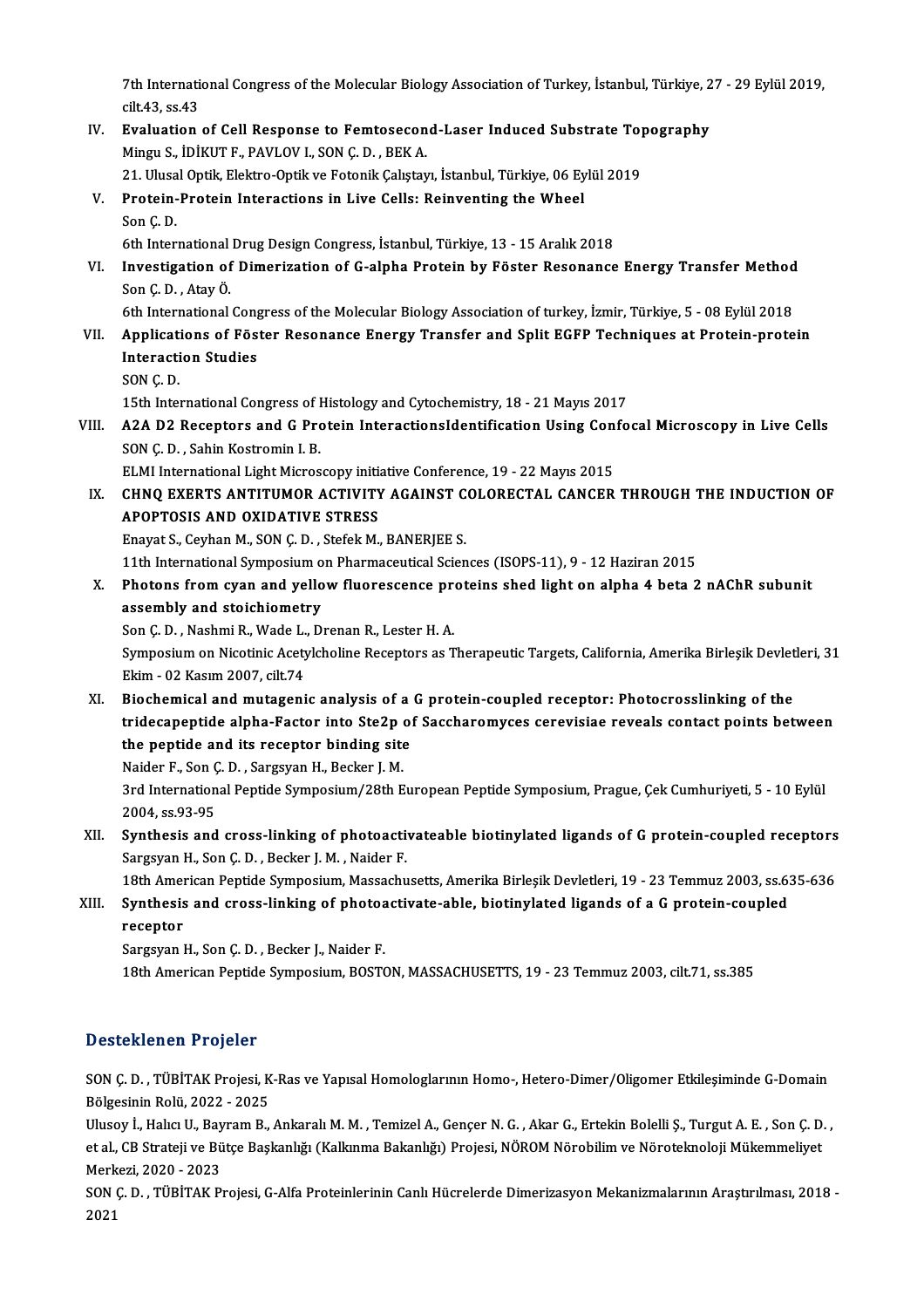SON Ç. D. , TÜBİTAK Projesi, Model Bir G-Proteine Kenetli Reseptör Olan Maya Ste2p Feromon Reseptörünün Üçlü ve<br>Dörtlü Etkilesimlerinin Cift Moleküllü Elenesen Birlesme (BiEC) ve Försten Berenane Enerii Transferi (EBET) Me SON Ç. D. , TÜBİTAK Projesi, Model Bir G-Proteine Kenetli Reseptör Olan Maya Ste2p Feromon Reseptörünün Üçlü ve<br>Dörtlü Etkileşimlerinin Çift Moleküllü Floresan Birleşme (BiFC) ve Förster Rezonans Enerji Transferi (FRET) Me SON Ç. D. , TÜBİTAK Projesi, M<br>Dörtlü Etkileşimlerinin Çift Me<br>ile Gösterilmesi, 2016 - 2017<br>SON G. D. - TÜBİTAK Projesi Dörtlü Etkileşimlerinin Çift Moleküllü Floresan Birleşme (BiFC) ve Förster Rezonans Enerji Transferi (FRET) Metotları<br>ile Gösterilmesi, 2016 - 2017<br>SON Ç. D. , TÜBİTAK Projesi, Adenozin 2a ve Dopamin 2 Reseptörlerinin Homo

ile Gösterilmesi, 2016 - 2017<br>SON Ç. D. , TÜBİTAK Projesi, Adenozin 2a ve Dopamin 2 Reseptörlerinin Homo ve/veya Heteromerlerinin G Proteinleri<br>İle Etkileşiminin Canlı Nöron Hücrelerinde Analizi ve Bu Etkileşimlerin Sinyal SON Ç. D. , TÜBİTAK Projesi, Adenozin 2a ve Dopamin 2 Reseptörlerinin Homo ve/veya Heteromerlerinin G Proteinleri<br>İle Etkileşiminin Canlı Nöron Hücrelerinde Analizi ve Bu Etkileşimlerin Sinyal Yolakları Üzerindeki Etkileri İle Etkileşiminin Canlı Nöron Hücrelerinde Analizi ve Bu Etkileşimlerin Sinyal Yolakları Üzerindeki Etkileri, 2014 - 2017<br>SON Ç. D. , Yükseköğretim Kurumları Destekli Proje, FEN BİLİMLERİ ENSTİTÜSÜ/LİSANSÜSTÜ TEZ PROJESİ, SON Ç<br>SON Ç<br>2014<br>SON Ç SON Ç. D. , Yükseköğretim Kurumları Destekli Proje, Dopamin D2 reseptörlerinin hücre zarındaki etkileşimleri, 2014 -<br>2014<br>SON Ç. D. , Yükseköğretim Kurumları Destekli Proje, FEN BİLİMLERİ ENSTİTÜSÜ/LİSANSÜSTÜ TEZ PROJESİ,

2014<br>SON Ç. D. , Yükseköğretim Kurumları Destekli Proje, FEN BİLİMLERİ ENSTİTÜSÜ/LİSANSÜSTÜ TEZ PROJESİ, 2014 - 2014<br>SON Ç. D. , Yükseköğretim Kurumları Destekli Proje, FEN BİLİMLERİ ENSTİTÜSÜ/LİSANSÜSTÜ TEZ PROJESİ, 2014 SON Ç. D. , Yükseköğretim Kurumları Destekli Proje, FEN BİLİMLERİ ENSTİTÜSÜ/LİSANSÜSTÜ TEZ PROJESİ, 2014 - 201<br>SON Ç. D. , Yükseköğretim Kurumları Destekli Proje, FEN BİLİMLERİ ENSTİTÜSÜ/LİSANSÜSTÜ TEZ PROJESİ, 2014 - 201<br> SON Ç. D. , Yükseköğretim Kurumları Destekli Proje, FEN BİLİMLERİ ENSTİTÜSÜ/LİSANSÜSTÜ TEZ PROJESİ, 2014 - 2014<br>SON Ç. D. , TÜBİTAK Projesi, G Proteine Kenetli Reseptörlerin Eşleşmesi: Yapı-İşlev Analizi ve Moleküler Mekan

## Patent

Son Ç. D., Moss F. J., Srinivasan R., Lester H. A., Nicotine normalizes intracellular subunit stoichiometry of nicotinic r deelre<br>Son Ç. D. , Moss F. J. , Srinivasan R., Lester H. A. , Nicotine normalizes intracellular subunit stoichiometry of nicotinic<br>receptors carrying mutations linked to autosomal dominant nocturnal frontal lobe epilepsy Son Ç. D. , Moss F. J. , Srinivasan R., Lester H. A. , Nicotine normalizes<br>receptors carrying mutations linked to autosomal dominant nocturn:<br>Uygulanması; Taşıma, Buluşun Tescil No: 8,642,352 , İlk Tescil, 2014 Uygulanması; Taşıma, Buluşun Tescil No: 8,642,352 , İlk Tescil, 2014<br>Bilimsel Dergilerdeki Faaliyetler

e-Türk Biyokimya Dergisi (elektronik), Yardımcı Editör, 2016 - Devam Ediyor

## Kongre ve SempozyumKatılımı Faaliyetleri

6th International Bahçeşehir University (BAU) Drug Design Congress., Davetli Konuşmacı, İstanbul, Türkiye, 2018 15th International Bahçeşehir University (BAU) Drug Design Congress. , Davetli Konuşmacı, İstanbul, Türkiye, 2<br>15th International Congress of Histochemistry and Cytochemistry, Davetli Konuşmacı, Antalya, Türkiye, 2017<br>22nd 6th International Bahçeşehir University (BAU) Drug Design Congress. , Davetli I<br>15th International Congress of Histochemistry and Cytochemistry, Davetli Konu<br>22nd Electron Microscopy Cogress, Davetli Konuşmacı, İstanbul, T 15th International Congress of Histochemistry and Cytochemistry, Davetli Konuşmacı, Antalya,<br>22nd Electron Microscopy Cogress, Davetli Konuşmacı, İstanbul, Türkiye, 2015<br>25. Ulusal Kimya Kongresi (Uluslararası katılımlı), 22nd Electron Microscopy Cogress, Davetli Konuşmacı, İstanbul, Türkiye, 2015<br>25. Ulusal Kimya Kongresi (Uluslararası katılımlı), Davetli Konuşmacı, Erzurum, Türkiye, 2011<br>21st National Biochemistry Congress, Davetli Konuşm

## Atıflar

ToplamAtıf Sayısı (WOS):538 h-indeksi (WOS):11

## Davetli Konuşmalar

**Davetli Konuşmalar**<br>6th International Bahçeşehir University (BAU) Drug Design Congress, Konferans, Bahcesehir University, Türkiye, Aralık<br>2018 اس 15<br>1018<br>15th 6th International Bahçeşehir University (BAU) Drug Design Congress, Konferans, Bahcesehir University, Türkiye, Aralık<br>2018<br>15th International Congress of Histochemistry and Cytochemistry, Konferans, Turkish Society for Ele 2018<br>15th International Co<br>Türkiye, Mayıs 2017<br>22nd Elestren Misres 15th International Congress of Histochemistry and Cytochemistry, Konferans, Turkish Society for Electron M:<br>Türkiye, Mayıs 2017<br>22nd Electron Microscopy Cogress, Konferans, Turkish Society for Electron Microscopy, Türkiye, 22nd Electron Microscopy Cogress, Konferans, Turkish Society for Electron Microscopy, Türkiye, Eylül 2015<br>Burslar